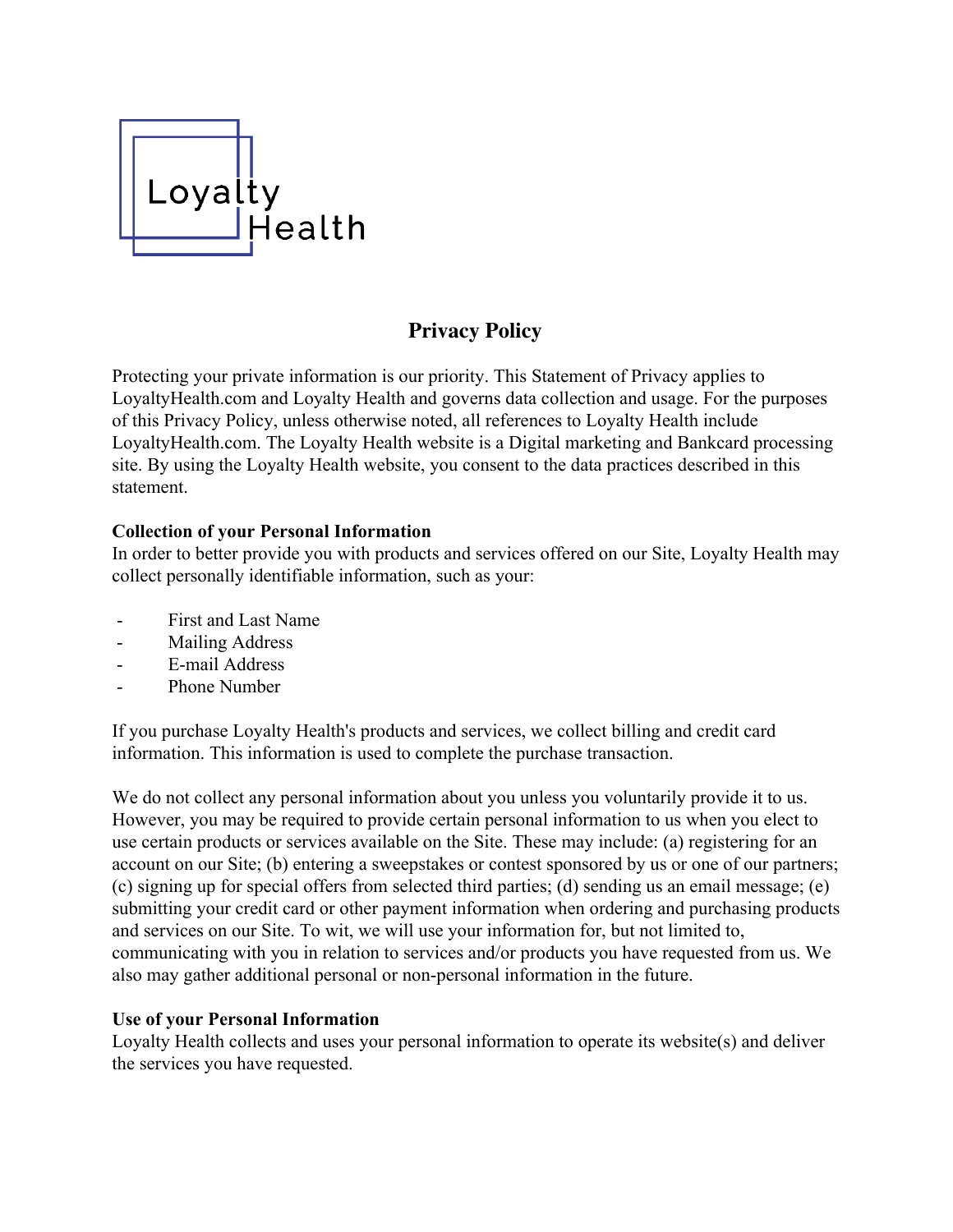Loyalty Health may also use your personally identifiable information to inform you of other products or services available from Loyalty Health and its affiliates.

# **Sharing Information with Third Parties**

Loyalty Health does not sell, rent or lease its customer lists to third parties.

Loyalty Health may share data with trusted partners to help perform statistical analysis, send you email or postal mail, provide customer support, or arrange for deliveries. All such third parties are prohibited from using your personal information except to provide these services to Loyalty Health, and they are required to maintain the confidentiality of your information.

Loyalty Health may disclose your personal information, without notice, if required to do so by law or in the good faith belief that such action is necessary to: (a) conform to the edicts of the law or comply with legal process served on Loyalty Health or the site; (b) protect and defend the rights or property of Loyalty Health; and/or (c) act under exigent circumstances to protect the personal safety of users of Loyalty Health, or the public.

## **Tracking User Behavior**

Loyalty Health may keep track of the websites and pages our users visit within Loyalty Health, in order to determine what Loyalty Health services are the most popular. This data is used to deliver customized content and advertising within Loyalty Health to customers whose behavior indicates that they are interested in a particular subject area.

## **Automatically Collected Information**

Information about your computer hardware and software may be automatically collected by Loyalty Health. This information can include: your IP address, browser type, domain names, access times and referring website addresses. This information is used for the operation of the service, to maintain quality of the service, and to provide general statistics regarding use of the Loyalty Health website.

## **Security of your Personal Information**

Loyalty Health secures your personal information from unauthorized access, use, or disclosure. Loyalty Health uses the following methods for this purpose:

- SSL Protocol

When personal information (such as a credit card number) is transmitted to other websites, it is protected through the use of encryption, such as the Secure Sockets Layer (SSL) protocol.

We strive to take appropriate security measures to protect against unauthorized access to or alteration of your personal information. Unfortunately, no data transmission over the Internet or any wireless network can be guaranteed to be 100% secure. As a result, while we strive to protect your personal information, you acknowledge that: (a) there are security and privacy limitations inherent to the Internet which are beyond our control; and (b) security, integrity, and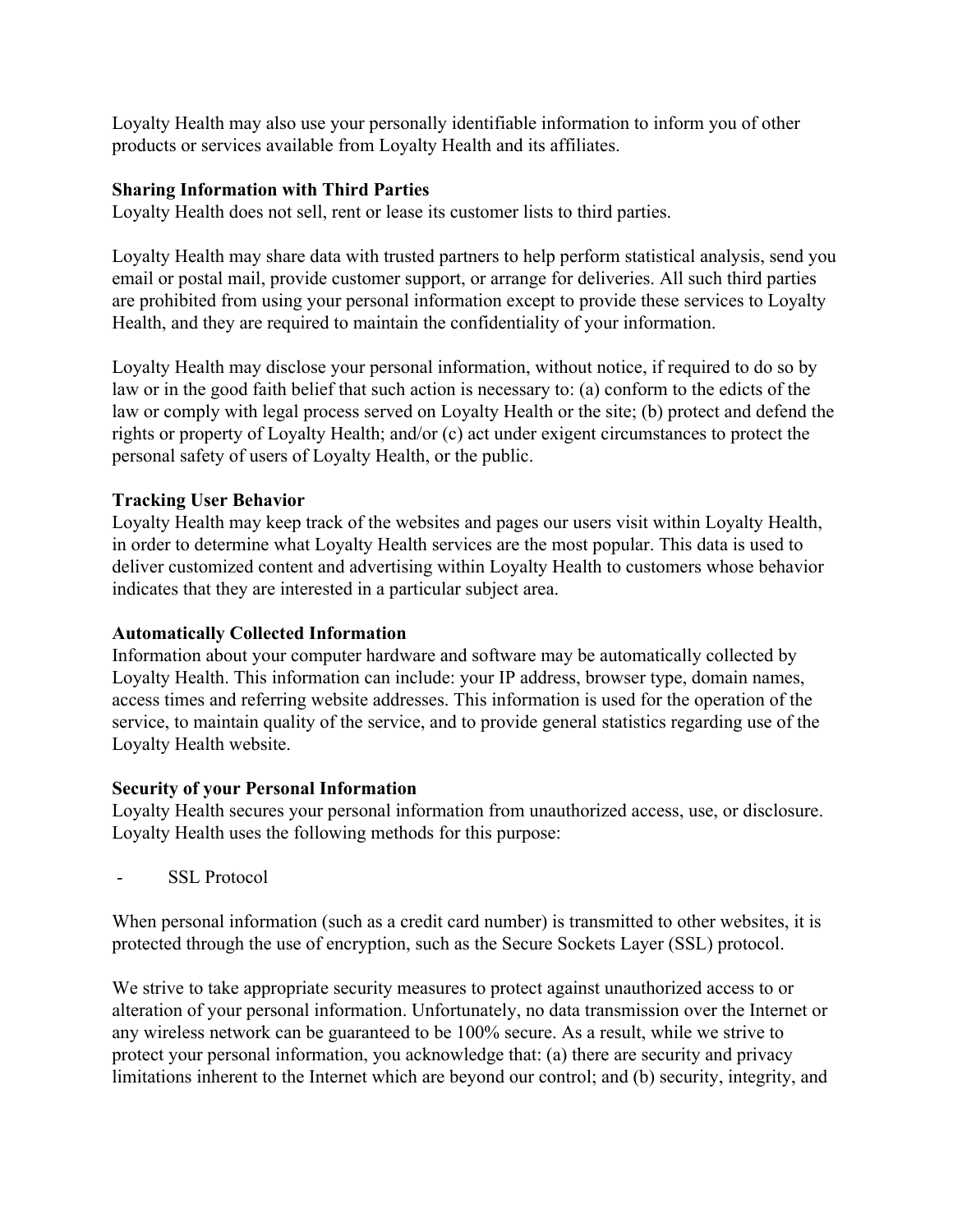privacy of any and all information and data exchanged between you and us through this Site cannot be guaranteed.

#### **Children Under Thirteen**

Loyalty Health does not knowingly collect personally identifiable information from children under the age of thirteen. If you are under the age of thirteen, you must ask your parent or guardian for permission to use this website.

#### **E-mail Communications**

From time to time, Loyalty Health may contact you via email for the purpose of providing announcements, promotional offers, alerts, confirmations, surveys, and/or other general communication. In order to improve our Services, we may receive a notification when you open an email from Loyalty Health or click on a link therein.

If you would like to stop receiving marketing or promotional communications via email from Loyalty Health, you may opt out of such communications by replying to info@loyaltyhealth.com.

#### **External Data Storage Sites**

We may store your data on servers provided by third party hosting vendors with whom we have contracted.

#### **Changes to this Statement**

Loyalty Health reserves the right to change this Privacy Policy from time to time. We will notify you about significant changes in the way we treat personal information by sending a notice to the primary email address specified in your account, by placing a prominent notice on our site, and/or by updating any privacy information on this page. Your continued use of the Site and/or Services available through this Site after such modifications will constitute your: (a) acknowledgment of the modified Privacy Policy; and (b) agreement to abide and be bound by that Policy.

#### **Contact Information**

Loyalty Health welcomes your questions or comments regarding this Statement of Privacy. If you believe that Loyalty Health has not adhered to this Statement, please contact Loyalty Health at:

Loyalty Health 120 E Market Street, Suite 1300 Indianapolis, Indiana 46204

Email Address: info@loyaltyhealth.com

Telephone number: